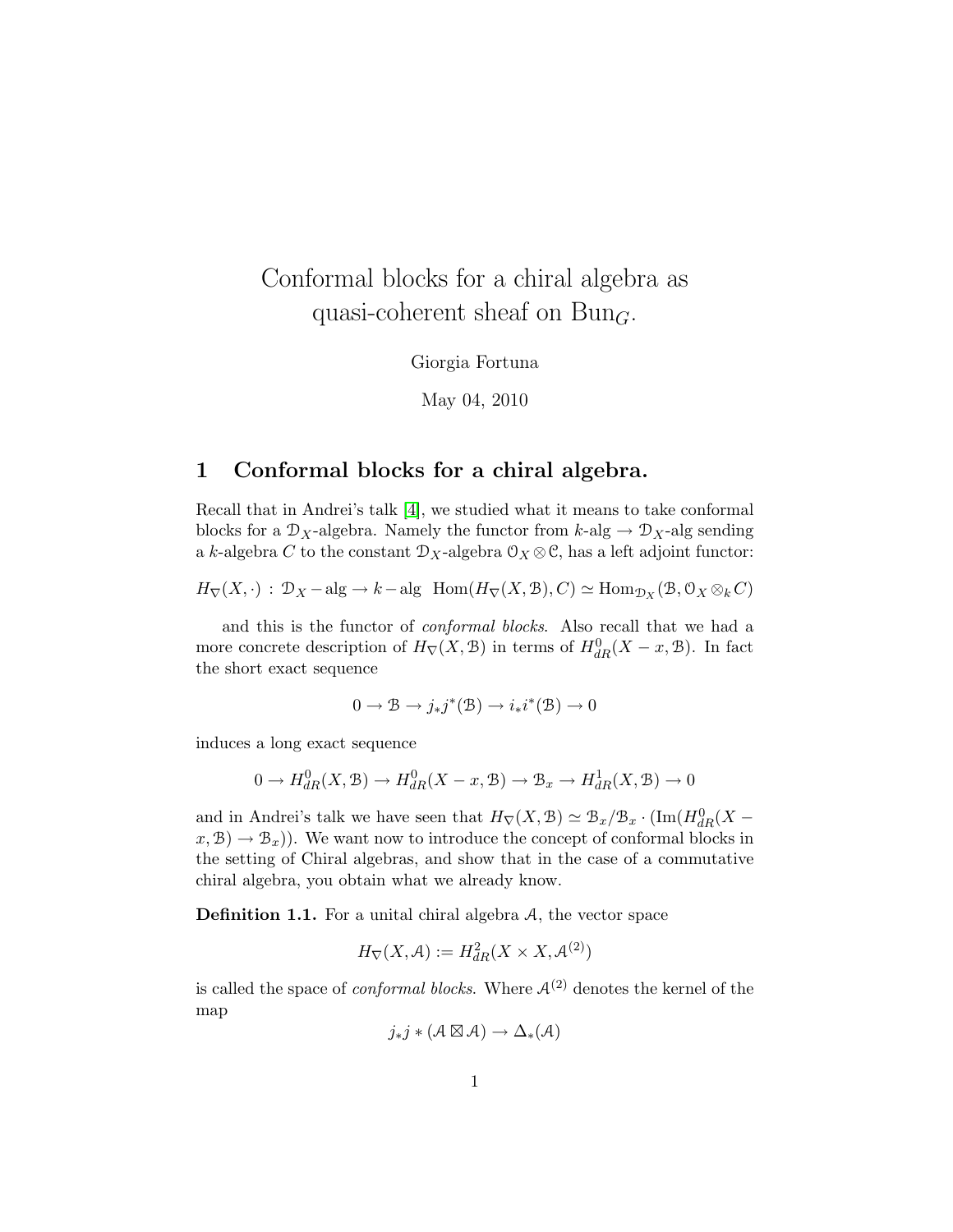We now want to give a description of  $H_{\nabla}(X, \mathcal{A})$  similar to the one we had for commutative  $\mathcal{D}_X$ -algebras. For this purpose we will need the following lemma.

**Lemma 1.1.** The space of conformal blocks  $H_{\nabla}(X, \mathcal{A})$  is isomorphic to the following:

$$
H_{\nabla}(X,\mathcal{A}) = H_{dR}^2(X \times X, \mathcal{A}^{(2)}) \simeq Coker(H_{dR}^1(X \times X - \Delta(X), j^*(\mathcal{A} \boxtimes \mathcal{A})) \to H_{dR}^1(X,\mathcal{A})).
$$

*Proof.* Consider the short exact sequence  $0 \to \mathcal{A}^{(2)} \to j_*j^*(\mathcal{A} \boxtimes \mathcal{A}) \to$  $\Delta_*(\mathcal{A}) \to 0$ . This gives rise to the following long exact sequence:

$$
\cdots \to H_{dR}^1(X \times X - \Delta(X), j^*(A \boxtimes A)) \to H_{dR}^1(X, A) \to
$$
  

$$
\to H_{dR}^2(X \times X, A^{(2)}) \to H_{dR}^2(X \times X - \Delta(X), j^*(A \boxtimes A)) \to 0.
$$

We claim that  $H^2_{dR}(X \times X - \Delta(X), j^*(A \boxtimes A))$  is zero. In fact, in general, for any  $\mathcal{D}_X$  module  $\mathcal{F}$  we have  $H^2_{dR}(X \times X - \Delta(X), \mathcal{F})$  by considering the projection  $p: X \times X - \Delta(X) \to X$ . Hence we obtain

$$
H_{\nabla}(X,\mathcal{A}) = H_{dR}^2(X \times X, \mathcal{A}^{(2)}) \simeq \text{Coker}(H_{dR}^1(X \times X - \Delta(X), j^*(\mathcal{A} \boxtimes \mathcal{A})) \to H_{dR}^1(X,\mathcal{A})).
$$

Let now x be a point of the curve, and recall that  $\mathcal{A}_x$  is naturally a  $H_{dR}^0(X - )$  $x, A$ -module. We are ready to show the following proposition.

<span id="page-1-1"></span>**Proposition 1.2.** The space  $H_{\nabla}(X, \mathcal{A})$  is isomorphic to the space of coinvariants

$$
Coker(H^0_{dR}(X-x,A)\otimes A_x\to A_x)
$$

*Proof.* Consider the following maps:  $x \stackrel{i_x}{\longleftrightarrow} X \stackrel{j_x}{\longleftarrow} X-x$ . These give rise to the long exact sequence

<span id="page-1-0"></span>
$$
0 \to H_{dR}^0(X, \mathcal{A}) \to H_{dR}^0(X - x, \mathcal{A}) \to \mathcal{A}_x \to H_{dR}^1(X, \mathcal{A}) \to 0 \tag{1}
$$

We can also consider the maps

$$
(X-x) \times x \xrightarrow{id \times i_x} X \times X - \Delta(X) \xrightarrow{k} (X \times (X-x)) - \Delta(X)
$$

which would give as the sequence

$$
\cdots \to H_{dR}^{0}(X-x,\mathcal{A})\otimes \mathcal{A}_{x} \to H_{dR}^{1}(X\times X-\Delta(X),j^{*}(\mathcal{A}\boxtimes\mathcal{A}))\to 0
$$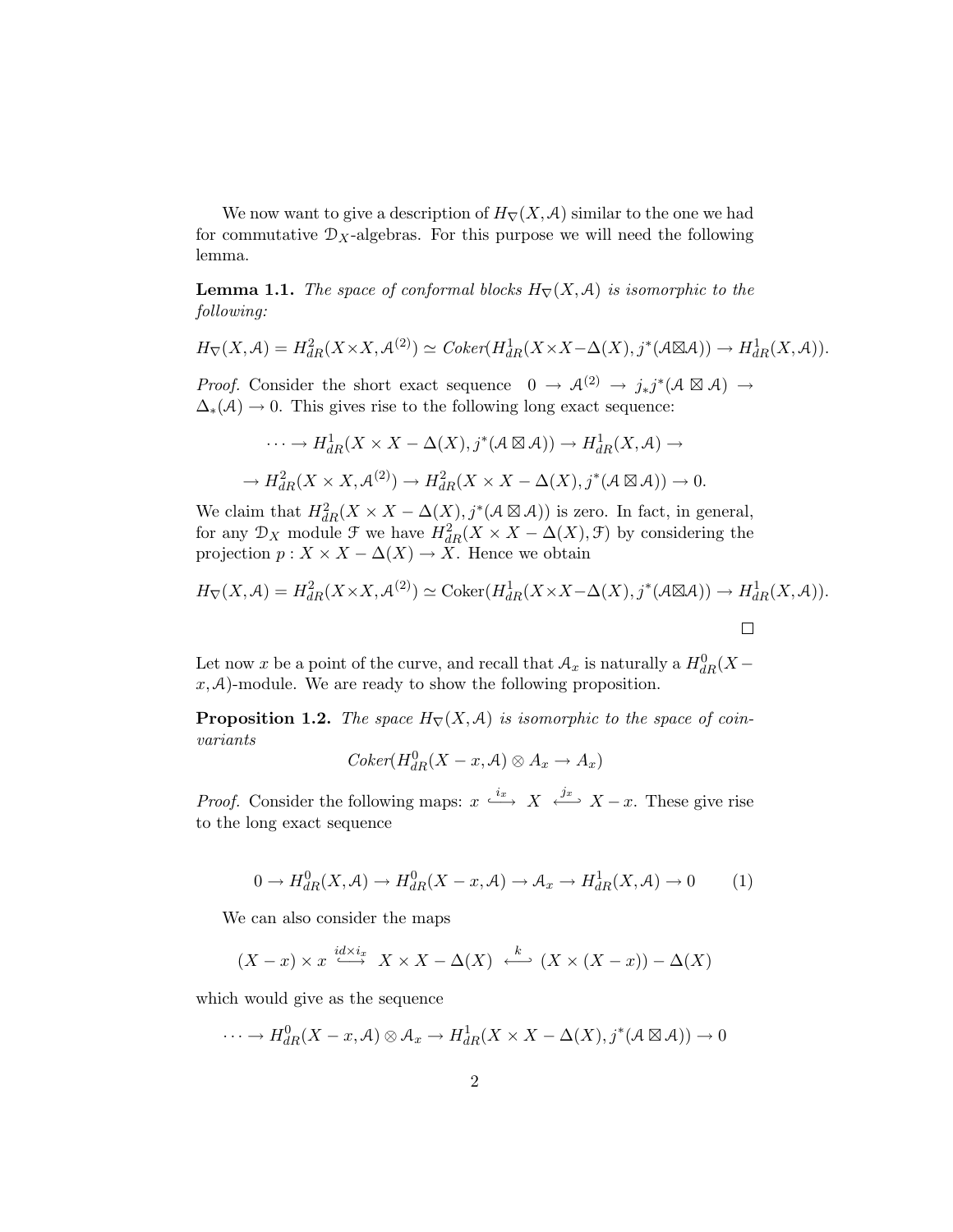where the last 0 is because  $(X \times (X - x)) - \Delta(X)$  is affine. Hence we obtain a commutative diagram

$$
H_{dR}^{0}(X - x, A) \otimes A_{x} \longrightarrow A_{x}
$$
\n
$$
\downarrow \qquad \qquad \downarrow
$$
\n
$$
H_{dR}^{1}(X \times X - \Delta(X), j^{*}(A \boxtimes A)) \longrightarrow H_{dR}^{1}(X, A) \longrightarrow H_{\nabla}(X, A)
$$
\n
$$
\downarrow \qquad \qquad \downarrow
$$
\n
$$
0
$$

Surjectivity is clear since the left verical arrow is surjective. To prove the injectivity it is enough to show that if an element  $a \in \mathcal{A}_x$  is mapped to zero, then it comes from an element in  $H_{dR}^{0}(X-x,\mathcal{A})\otimes \mathcal{A}_x$ . However by the construction of the left vertical arrow given in  $(1)$  a must be the image of an element a' under the map  $H_{dR}^{0}(X-x,\mathcal{A}) \to \mathcal{A}_{x}$ . Now recall that our chiral algebra was unital, hence there is a canonical element  $unit_x \in A_x$ . Now if we consider the element  $a' \otimes unit_x$  we see that it maps to a as desired.

There is actually a more general definition of conformal blocks that involves chiral modules supported at some point  $x \in X$ . If M is such a module and  $M = H^0(i^!(M))$ , then we define the space of conformal blocks with coefficients in the module  $M$  to be:

 $\Box$ 

$$
H_{\nabla}(X, \mathcal{A}, M) = M/\mathrm{Im}(H^0_{dR}(X-x, \mathcal{A}) \otimes M \to M)
$$

as you can see, this is exactly  $H_{\nabla}(X, \mathcal{A})$  when we take  $M = \mathcal{A}_x$ . There is another way to compute conformal blocks with coefficients in a module M in the case our chiral algebra happens to be of the form  $A = \mathfrak{U}(L)$ , for a  $Lie^*$ -algebra  $L$ . This construction will be very useful in the future.

**Proposition 1.3.** Let  $\mathfrak{U}(L)$  be the enveloping algebra of a Lie<sup>\*</sup>-algebra L and M a  $\mathfrak{U}(L)$ -module supported at x. Then the map

$$
M_x/(H^0_{dR}(X-x,L)\otimes M)\to M/(H^0_{dR}(X-x,\mathfrak{U}(L))\otimes M)=H_{\nabla}(X,\mathfrak{U}(L),M)
$$

is an isomorphism.

Proof. For the proof we first need the following lemma, whose proof can be found in [\[5\]](#page-9-1).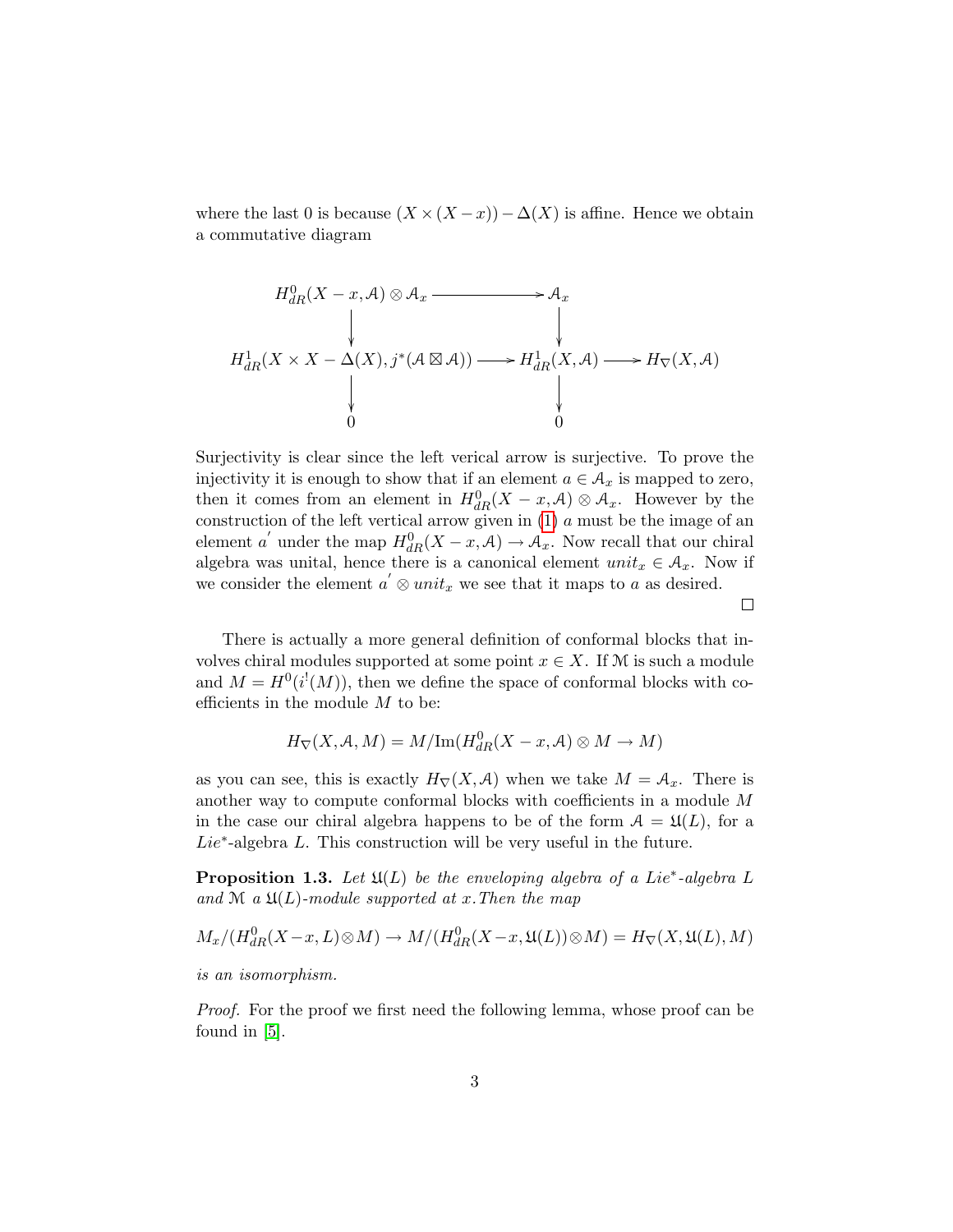**Lemma 1.4.**  $\mathfrak{U}(L)$  has a filtration  $\mathfrak{U}(L) \simeq \bigcup_n \mathfrak{U}(L)_n$  such that if we consider  $j_*j^*(L \boxtimes \mathfrak{U}(L)) \to \Delta_*(\mathfrak{U}(L))$  then

- a)  $Im(L \boxtimes \mathfrak{U}(L)_n) = \Delta_*(\mathfrak{U}(L)_n)$
- b)  $Im(j_*j^*(L \boxtimes \mathfrak{U}(L)_n)) = \Delta_*(\mathfrak{U}(L)_{n+1})$

We will prove that the surjection

$$
M_x/(H_{dR}^0(X-x,L)\otimes M)\to M/(H_{dR}^0(X-x,\mathfrak{U}(L)_n)\otimes M)
$$

is an isomorphism for every  $n \geq 1$ . Suppose that it is an isomorphism when we consider  $\mathfrak{U}(L)_n$ . If we take a section  $a \in \Gamma(X-x,\mathfrak{U}(L)_{n+1})$  (recall that  $\Gamma(X/x, h(\mathcal{A})) = H^0_{dR}(X-x, \mathcal{A})$  for every chiral algebra  $\mathcal{A}$ , where  $h(M) = M/M\Theta_X$  and an element  $m \in M$ , it is enough to show that  $h(a).m$  is not just in  $\text{Im}(H_{dR}^{0}(X-x,\mathfrak{U}(L)_{n+1})\otimes M)$  but that it belongs to  $\text{Im}(H_{dR}^{0}(X-x,\mathfrak{U}(L)_{n})\otimes M)$ . By point b) of the previous lemma, we can find a section  $b \boxtimes a' \cdot f(x, y)$  of  $\Gamma(X - x \times X - x, j_*j^*(L \boxtimes \mathfrak{U}(L)_n))$  such that  $(h \boxtimes id)(\{b \boxtimes a' \cdot f(x,y)\}) = a$ . Now we can use the Jacobi identity and we have

$$
(h \boxtimes h \boxtimes h)(a^{'}.b.(m \cdot f(x,y)) - b.a^{'}.m \cdot f(y,x)) = a.m.
$$

 $\Box$ 

But now these terms belong to  $\operatorname{Im}(H_{dR}^{0}(X-x,\mathfrak{U}(L)_{n})\otimes M)$  as desired.

#### The case of a commutative chiral algebra 3.

As we have seen so far, at the level of vector spaces, the expression in [1.2](#page-1-1) is indeed equal to the one Andrei defined in his talk. However for a chiral algebra A the space of conformal blocks will not in general have any structure of an algebra. Nonetheless we have seen that a commutative chiral algebra  $\mathfrak{Z}$  is the same as a  $\mathcal{D}_X$ -scheme, and we will see shortly that in this particular case  $H_{\nabla}(X, \mathfrak{Z})$  inherits a structure of commutative algebra. Before that, let's recall what it means for a chiral algebra to be commutative.

**Definition 1.2.** A commutative chiral algebra  $\overline{3}$  is a chiral algebra such that the map

$$
\mathfrak{Z}\boxtimes\mathfrak{Z}\to j_*j^*(\mathfrak{Z}\boxtimes\mathfrak{Z})\to\Delta_*(\mathfrak{Z})
$$

vanishes. From the natural short exact sequence below, we have that this is equivalent to the fact that the bracket factors as follow: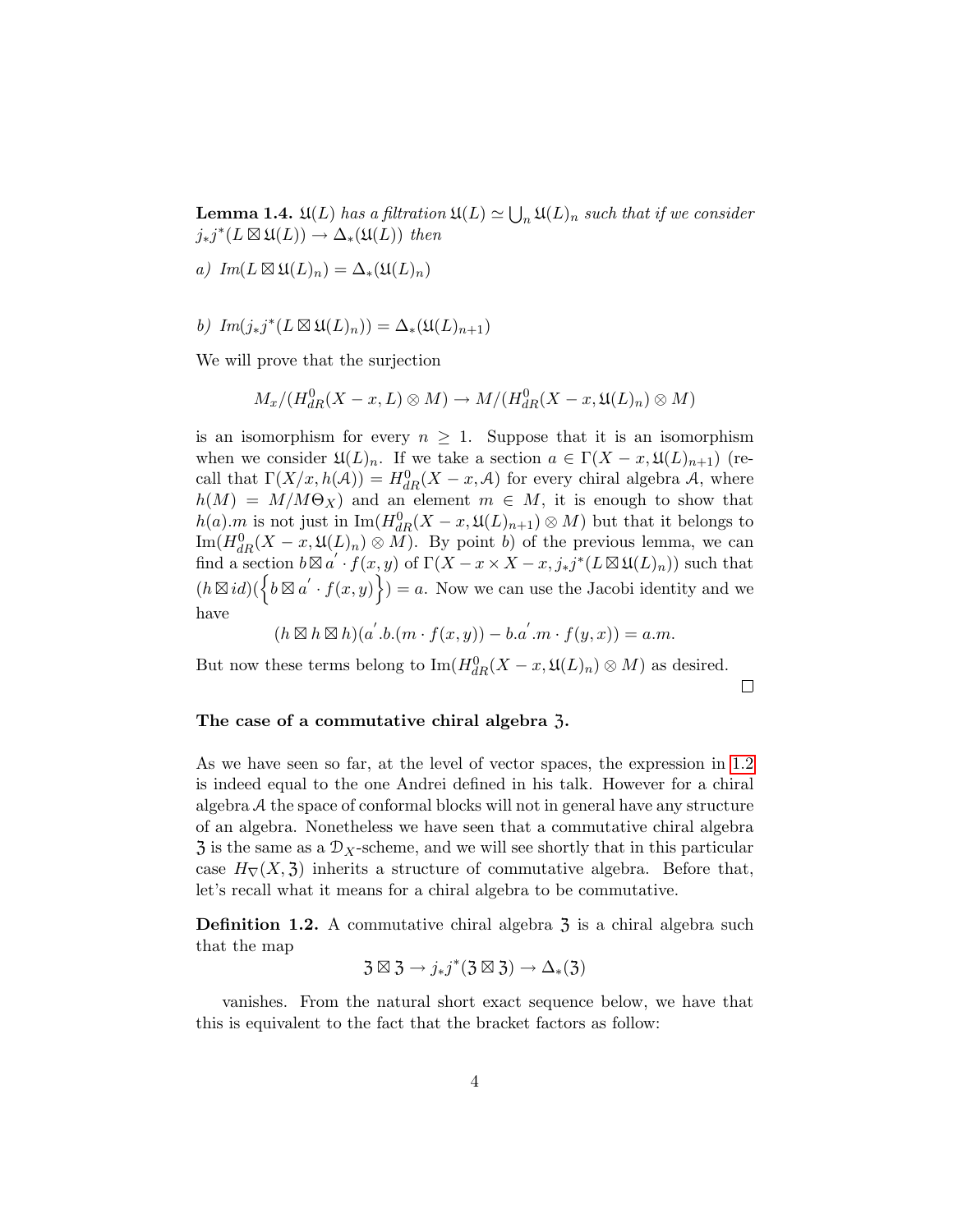$$
3 \boxtimes 3 \longrightarrow j_*j^*(3 \boxtimes 3) \longrightarrow \Delta_*(3 \overset{!}{\otimes} 3)
$$

hence we have a map  $\mathfrak{Z} \overset{!}{\otimes} \mathfrak{Z} \to \mathfrak{Z}.$ 

<span id="page-4-0"></span>**Proposition 1.5.** Fora chiral commutative algebra  $\mathfrak{Z}$  the space  $H_{\nabla}(X, \mathfrak{Z})$ has a stucture of an algebra.

*Proof.* By [1](#page-1-1).2 we have  $H_{\nabla}(X, \mathfrak{Z}) = \mathfrak{Z}_x / \text{Im}(H_{dR}^0(X - x, \mathfrak{Z}) \otimes \mathfrak{Z}_x \to \mathfrak{Z}_x).$ However the map  $H_{dR}^{0}(X-x,3) \otimes \mathfrak{Z}_x \to \mathfrak{Z}_x$  was obtained from the map  $j_*j^*(3 \boxtimes 3) \to \Delta_*(3)$  by taking De Rham cohomology, and because of the commutative diagram above, we have that the map factors through  $\mathfrak{Z}_x \otimes \mathfrak{Z}_x$ 



where  $can$  is the canonical map we have seen in [1.](#page-1-0) The diagram shows that  $\text{Im}(H_{dR}^{0}(X-x,3)\otimes3_{x} \to 3_{x}) = \text{Im}(H_{dR}^{0}(X-x,3) \to 3_{x}) \cdot 3_{x}$ , or in other words that the image of that map is the ideal in  $\mathfrak{Z}_z$  generated by  $\text{Im}(H_{dR}^0(X-x,3) \to 3_x$ . From this it follows that  $H_{\nabla}(X,3)$  is an algebra.  $\Box$ 

#### The center of a chiral algebra.

**Definition 1.3.** The center of chiral algebra A is the maximal  $\mathcal{D}_X$ -submodule  $\mathfrak{Z} \subset \mathcal{A}$  such that the map

$$
\mathfrak{Z} \boxtimes \mathcal{A} \longrightarrow j_*j^*(\mathfrak{Z} \boxtimes \mathcal{A}) \longrightarrow \Delta_*(\mathcal{A})
$$

vanishes. Equivalently, it is the maximal subalgebra for which we have the following:

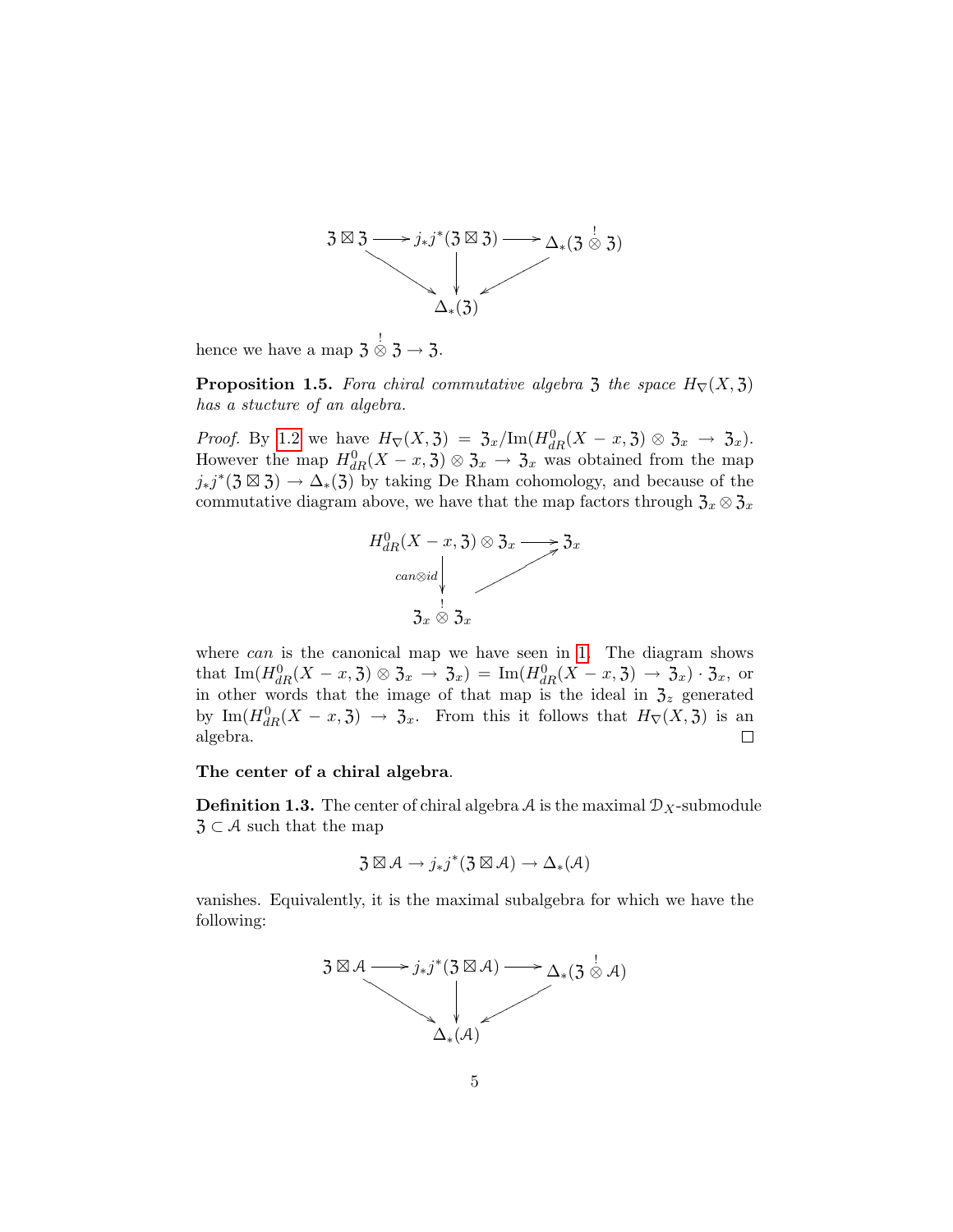which implies the existence of a map  $\frac{1}{3} \overset{!}{\otimes} A \rightarrow A$ . In other words  $\frac{1}{3}$  is the  $\mathcal{D}_X$ -submodule spanned by all the section z, such that  $\{z \boxtimes a\} = 0$  for all sections  $a \in \mathcal{A}$ .

**Remark 1.** We see immediately that the Jacobi identity implies that  $\overline{3}$  is actually a chiral subalgebra of A.

Note that in particular  $\mathfrak{Z}$  is commutative, hence (from [1.5\)](#page-4-0)  $H_{\nabla}(X, \mathfrak{Z})$  is an algebra. This algebra acts on the space  $H_{\nabla}(X, \mathcal{A})$  according to the following proposition.

**Proposition 1.6.** The algebra of conformal blocks  $H_{\nabla}(X, \mathfrak{Z})$  of the center of chiral algebra A, acts on the space  $H_{\nabla}(X, \mathcal{A})$ .

Proof. As we have seen before, the diagram above implies the following:



and therefore from the map  $\mathfrak{Z}_x \otimes \mathcal{A}_x \to \mathcal{A}_x$  we obtain an action of  $H_{\nabla}(X, \mathfrak{Z})$ on

 $\mathcal{A}_x/\mathrm{Im}(H^0_{dR}(X-x,3) \to 3_x) \cdot \mathcal{A}_x$ . This action indeed descends to an action on

 $A_x/\text{Im}(H_{dR}^0(X-x,\mathcal{A})\otimes\mathcal{A}_x\to\mathcal{A}_x)$ . In fact this follows from the following commutative diagram:

$$
H_{dR}^{0}(X-x, A) \otimes A_{x} \longrightarrow A_{x}
$$
  
\n
$$
\uparrow \qquad \qquad \uparrow
$$
  
\n
$$
H_{dR}^{0}(X-x, A) \otimes A_{x} \otimes \mathfrak{Z}_{x} \longrightarrow A_{x} \otimes \mathfrak{Z}_{z}
$$

which tells us that the map  $H_{dR}^{0}(X-x,\mathcal{A})\otimes \mathcal{A}_{x} \to \mathcal{A}_{x}$  is a map of  $\mathfrak{Z}_{x}$ modules. The commutativity of the above diagram follows from the Jacobi identity applied to  $j_*j^*(A \boxtimes A \boxtimes 3) \to \Delta_*^{x_1=x_2=x_3}(\mathcal{A})$  where j is the inclusion of the complement of the three diagonals in  $X \times X \times X$ . In fact we have  $\mu_{1,(23)} = \mu_{(12)3} + \mu_{2(13)}$  where

$$
\mu_{1(23)} : j_*j^*(A \boxtimes A \boxtimes 3) \to \Delta_*^{x_2=x_3}(j_*^{x_1 \neq x_2} j^{*,x_1 \neq x_2}(A \boxtimes A))
$$
  

$$
\mu_{(12)3)} : j_*j^*(A \boxtimes A \boxtimes 3) \to \Delta_*^{x_1=x_2}(j_*^{x_3 \neq x_1} j^{*,x_3 \neq x_1}(A \boxtimes 3))
$$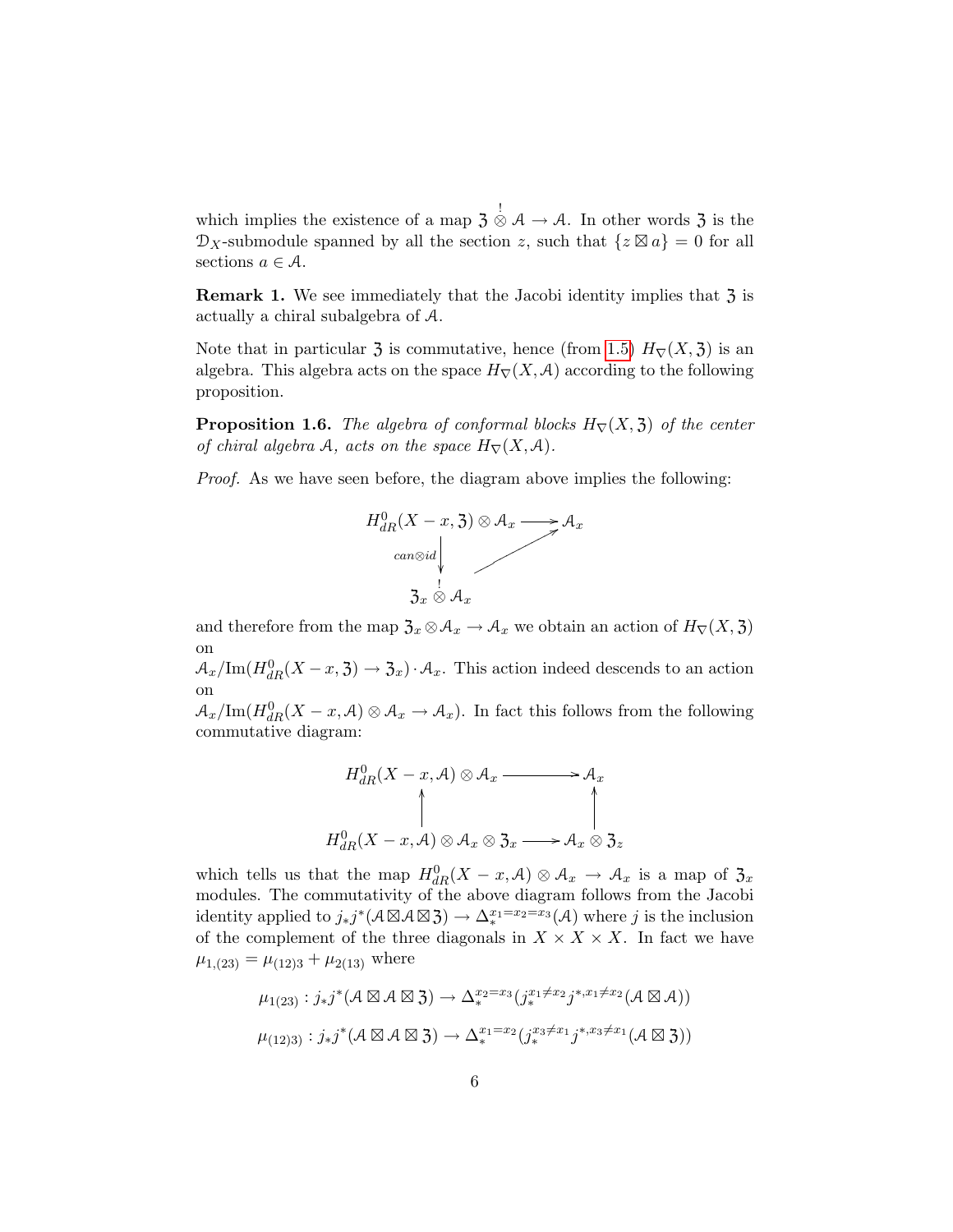$$
\mu_{2(13)} : j_*j^*(A \boxtimes A \boxtimes 3) \to \Delta_*^{x_1=x_3}(j_*^{x_2 \neq x_1} j^{*,x_2 \neq x_1}(A \boxtimes A)).
$$

Now we can consider the open set  $U = \{x_2 \neq x_3, x_2 \neq x_1\} \stackrel{\tilde{j}}{\longrightarrow} X \times X \times X$ and we obtain

$$
\tilde{j}_{*}\tilde{j}^{*}(A\boxtimes A\boxtimes 3) \xrightarrow{k} j_{*}j^{*}(A\boxtimes A\boxtimes 3) \to \Delta_{*}^{x_{1}=x_{3}}(j_{*}^{x_{2}\neq x_{1}}j^{*,x_{2}\neq x_{1}}(A\boxtimes A))
$$

and this composition is zero by the definition of  $3$ . Hence we have that  $\mu_{1,(23)} \circ k = \mu_{(12)3} \circ k$  and if we now restrict to  $X \times x \times x$  we get the diagram above.  $\Box$ 

#### The center  $\mathfrak{Z}$  as the chiral algebra of endomorphisms of  $\mathcal{A}$ .

Recall that in Nick's talk, we have seen that  $End(A)$  is a commutative chiral algebra that parametrizes the endomorphisms of A. Hence we have a map  $End(A) \otimes A \to A$ . Note that the fact that  $End(A)$  is commutative allows as to define a chiral action of this algebra on  $A$ , by composition:

$$
j_*j^*(End(\mathcal{A})\boxtimes\mathcal{A})\to\Delta_*(End(\mathcal{A})\overset{!}{\otimes}\mathcal{A})\to\Delta_*(\mathcal{A})
$$

in other words we have that the action factors through a map  $j_*j^*(End(\mathcal{A})\boxtimes$  $\mathcal{A} \rightarrow \Delta_*(End(\mathcal{A}) \otimes \mathcal{A})$ , and that  $End(\mathcal{A})$  is the universal commutative chiral algebra with this property. However also the center  $\mathfrak{Z} \subset \mathcal{A}$  had the same property, hence we obtain a map  $\mathfrak{Z} \to End(\mathcal{A})$ . Moreover we also have that 3 is preserved under  $End(A)$ , hence we obtain a map  $End(A) \overset{!}{\otimes} 3 \rightarrow 3$ . Consider now the composition with the unit map of  $\mathfrak{Z}$ :

$$
End(\mathcal{A})=End(\mathcal{A})\overset{!}{\otimes}\Omega_X\to End(\mathcal{A})\overset{!}{\otimes}\mathfrak{Z}\to\mathfrak{Z}.
$$

This map provides an inverse to the previous one, showing that  $\mathfrak{Z} \simeq End(A)$ .

## 2 Group  $\mathcal{D}_X$ -scheme acting on a chiral algebra and conformal blocks as a quasi-coherent sheaf on  $Bun_G$

In this section we want to make clear what it means for a group  $\mathcal{D}_X$ -scheme to act on a chiral algebra A. First of all note that if G is a group  $\mathcal{D}_X$ -scheme, then its coordinate ring  $\mathcal{O}_{\tilde{G}}$  is a commutative chiral algebra endowed with a map

$$
\delta: \mathbb{O}_{\tilde{G}} \to \mathbb{O}_{\tilde{G}} \otimes \mathbb{O}_{\tilde{G}}
$$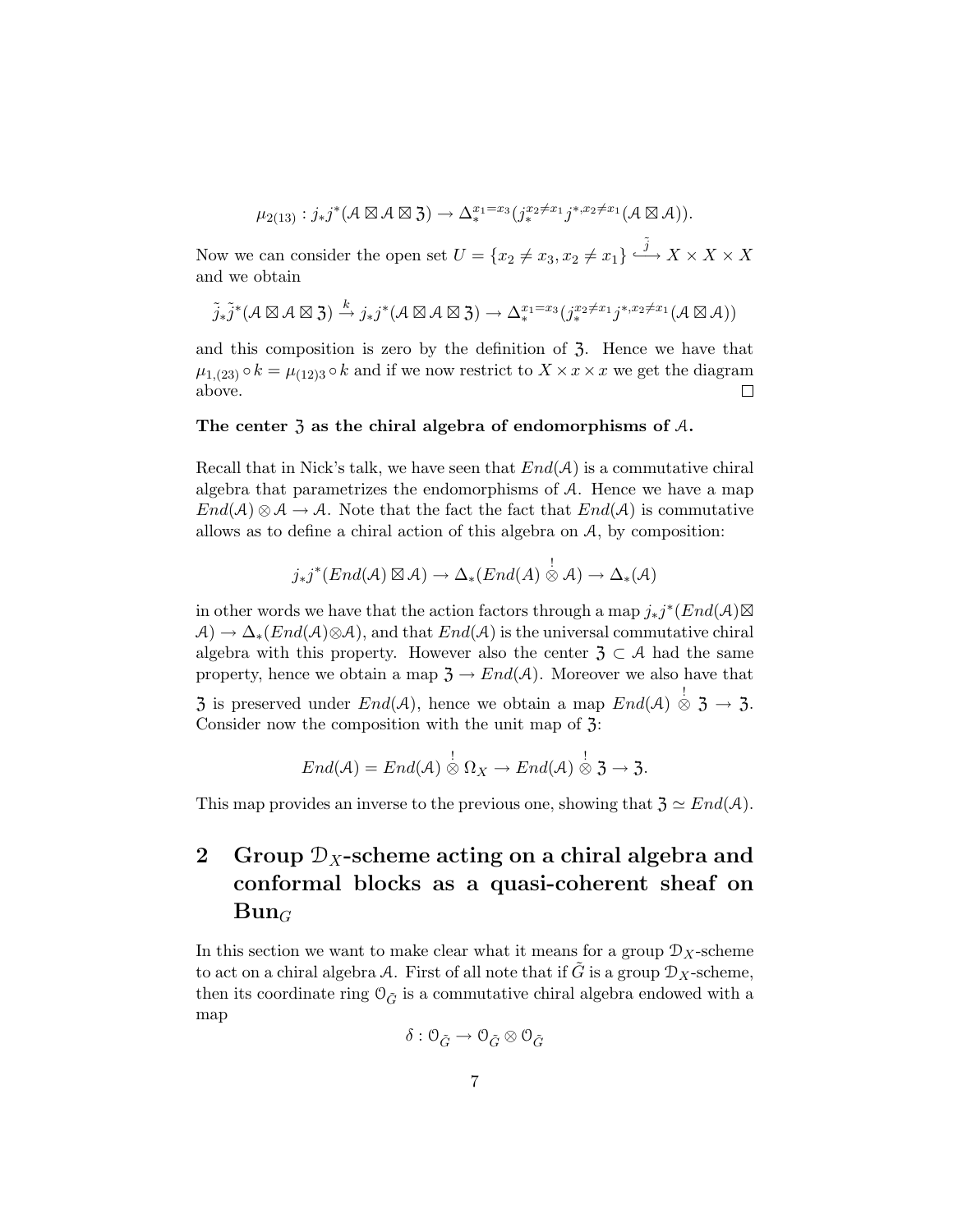of chiral algebras, i.e. a map such that the following diagram is commutative



**Definition 2.1.** An action of a group  $\mathcal{D}_X$ - scheme  $\tilde{G}$  on a chiral algebra A is a coaction on  $\mathcal{O}_{\tilde{G}}$  on A. In other words it is a map  $\mathcal{A} \stackrel{\pi}{\rightarrow} \mathcal{A} \otimes \mathcal{O}_{\tilde{G}}$  of chiral algebras, such that  $(\pi \otimes id) \circ \pi = (id \otimes \delta) \circ \pi$ 

The condition about  $\pi$  being a map of chiral algebras translates into the following diagramm:

$$
j_*j^*(A \boxtimes A) \longrightarrow \Delta_*(A)
$$
  
\n
$$
j_*j^*(A \otimes O_{\tilde{G}} \boxtimes A \otimes O_{\tilde{G}}) \longrightarrow \Delta_*(A \otimes O_{\tilde{G}})
$$

where the bottom arrow is the bracket of the Chiral algebra  $\mathcal{A} \otimes \mathcal{O}_{\tilde{G}}$  defined by using the chiral bracket of A and  $\mathcal{O}_{\tilde{G}}$ , i.e. for  $f(x, y)a \boxtimes h_1$  and  $g(x, y)b \boxtimes$  $h_2$  sections of  $A \otimes \mathcal{O}_{\tilde{G}}$ ,  $\{f(x,y)a \boxtimes h_1\ g(x,y)b \boxtimes h_2\} = \{f(x,y)a \boxtimes b\}_{\mathcal{A}} \otimes$  ${g(x,y)h_1 \boxtimes h_3}_{\mathcal{O}_{\tilde{G}}}$ 

We will denote with  $A^{\tilde{G}}$  the set

<span id="page-7-0"></span>
$$
\mathcal{A}^{\mathcal{O}_{\tilde{G}}} = \{ a \in \mathcal{A} \mid \pi(a) = a \otimes 1 \}.
$$
 (2)

#### Twisting of a chiral algebra by a G-torsor.

Now suppose that our group  $\tilde{G}$  is of the form  $\partial G$  and let P be a G-torsor. Then we can make sense to the concept of twisting a chiral algebra A by P. Before going into that, note that from our G-torsor P, we can form a  $\mathcal{D}_X$ -scheme  $\partial G$ -torsor by taking  $\partial P$ . This actually gives us an equivalence of category

$$
\{G\text{-torsors on } X\} \rightarrow \{D_X\text{-schemes }\mathcal{J}G\text{-torsors }\}.
$$

where the inverse is given by push forward functor along the canonical map  $\mathcal{J}G \to G$ . Now if we are given a G-torsor P, then the coordinate ring of  $\mathcal{J}P$ will be a commutative chiral algebra  $\mathcal{O}_{3P}$ , endowed with an action of  $\mathcal{J}G$ as a chiral algebra. Moreover for any chiral algebra A we can consider the tensor product  $A \otimes \mathcal{O}_{3P}$  as a chiral algebra.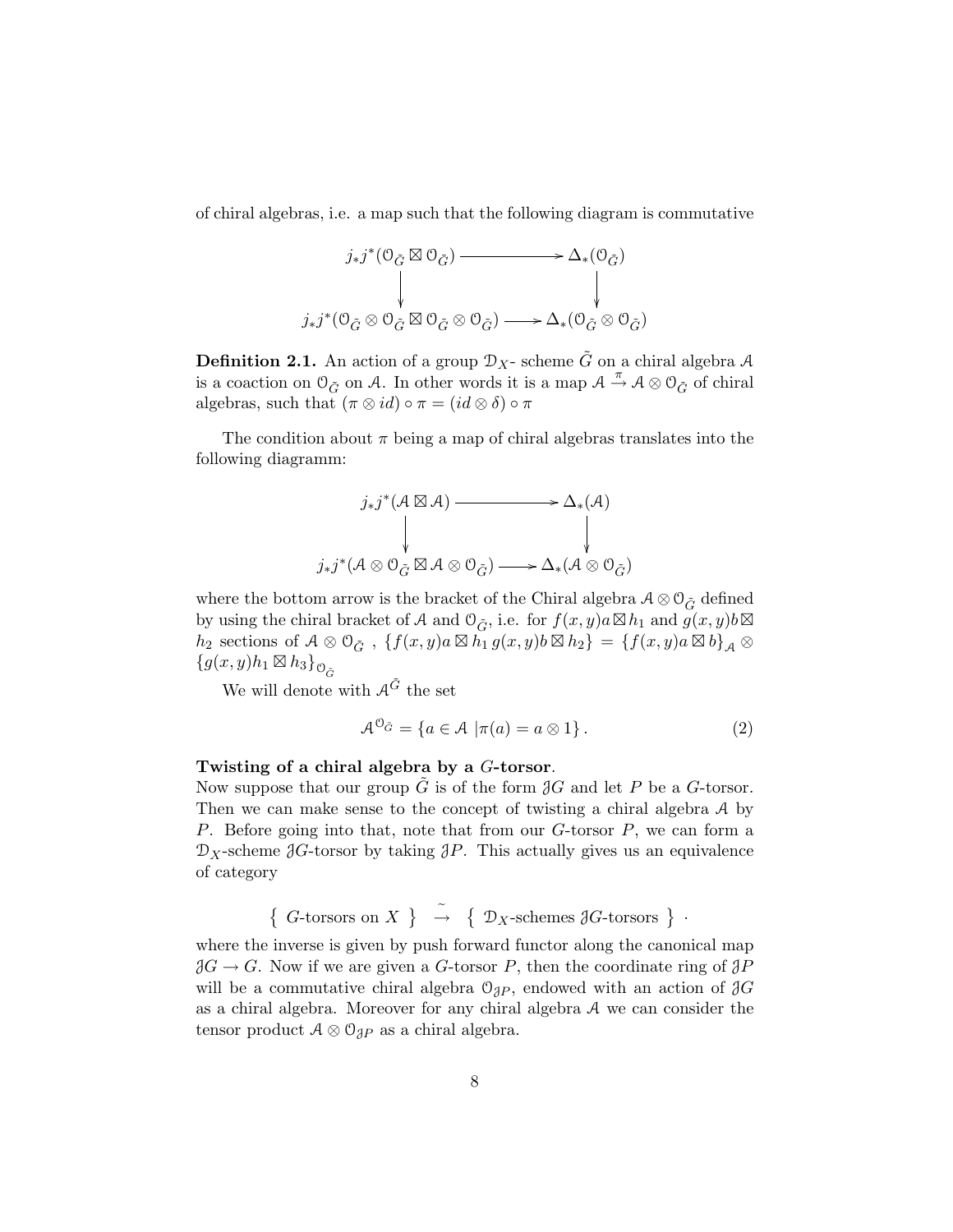**Definition 2.2.** Given a chiral algebra A acted on by  $\mathcal{J}G$  and a G-torsor P on X, the twisted chiral algebra  $\mathcal{A}_P$  is defined to be the space of invariants for the action of  $\mathcal{J}G$  on the chiral algebra  $\mathcal{A} \otimes \mathcal{O}_{\mathcal{J}P}$ . i.e. using the notation as in  $(2)$ 

$$
\mathcal{A}_P = (\mathcal{A} \otimes \mathcal{O}_{\mathcal{J}P})^{\mathcal{J}G}.
$$

Remark 2. There is a more concrete way of constructing the twisted algebra  $\mathcal{A}_P$  that will be used later rather than the one just mentioned. Recall that in Dennis's talk [\[3\]](#page-9-2) we have seen that a  $G$ -torson on a curve X is locally trivial in the Zarisky topology. Let  $X = \bigcup_{i=1}^n U_i$  be a covering of X where the G-torsor P is locally trivial and let  $\psi_{i,j}$  be the gluing datum of P on  $U_i \cap U_j$ . Then we can define  $\mathcal{A}_P$  locally in the following way:  $\mathcal{A}_P|_{U_i} = \mathcal{A}|_{U_i}$ , and on  $U_i \cap U_j$  we identify

$$
\mathcal{A}_P|_{U_i \cap U_j} = (\mathcal{A}|_{U_i})|_{U_i \cap U_j} = \mathcal{A}_P|_{U_i \cap U_j} \stackrel{\psi_{i,j}}{\simeq} (\mathcal{A}|_{U_j})|_{U_i \cap U_j} = \mathcal{A}_P|_{U_i \cap U_j}
$$

using the gluing datum  $\psi_{i,j}: U_i \cap U_j \to \mathcal{J}G$  of  $\mathcal{J}P$  composed with the map given by the action of  $\mathcal{J}G$  from  $\mathcal{J}G$  to the automorphism of A. Note that in fact this orizontal section of  $\mathcal{J}G$  (by definition of Jets) corresponds to the gluing datum  $\psi_{i,j}: U_i \cap U_j \to G$  of P. The last thing that we have to check now, is that the bracket is still well defined. Since  $\Delta(X)$  is covered by the open sets of the form  $U_i \times U_i$ , we actually have to check that the following diagram commutes:

$$
j_*j^*((\mathcal{A}|_{U_i})|_{U_i \cap U_j} \boxtimes \mathcal{A}|_{u_i})|_{U_i \cap U_j}) \longrightarrow \Delta_*((\mathcal{A}|_{U_i})|_{U_i \cap U_j})
$$
  

$$
j_*j^*(\psi_{i,j} \boxtimes \psi_{i,j}) \Big\downarrow \qquad \qquad \downarrow \Delta_*(\psi_{i,j})
$$
  

$$
j_*j^*((\mathcal{A}|_{U_{ij}})|_{U_i \cap U_j} \boxtimes \mathcal{A}|_{U_j})|_{U_i \cap U_j}) \longrightarrow \Delta_*((\mathcal{A}|_{U_j})|_{U_i \cap U_j})
$$

The commutativity of this diagram follows directly from the definition of action of a group  $\mathcal{D}_X$ -scheme on a chiral algebra.

#### Conformal blocks as a quasi-coherent sheaf on  $Bun_G$ .

Now we are ready to see how we can regard the assignment  $\{P \to H_{\nabla}(X, \mathcal{A}_P)\}\$ as a quasi-coherent sheaf on  $Bun<sub>G</sub>$ . As we have seen before, it make sense to twist a chiral algebra A acted upon by  $\mathcal{J}G$  by the  $\mathcal{J}G$ -torsor  $\mathcal{J}P$ . This means that for every point of  $Bun<sub>G</sub>$ , taking conformal blocks, we get a vector space  $H_{\nabla}(X, \mathcal{A}_P)$ . This can also be done in families. In fact if we have  $S \stackrel{f}{\to} X$ , and P a G-torsor on  $X \times S$ , then we can consider  $p_1^*(A)$  (where  $p_1 : X \times S \to X$ ) and twist this by  $\mathcal{J}P$ . Moreover recall that taking De-Rham cohomology of A, is the same as taking the cohomology of the complex  $p_*(\mathcal{A})$ , where